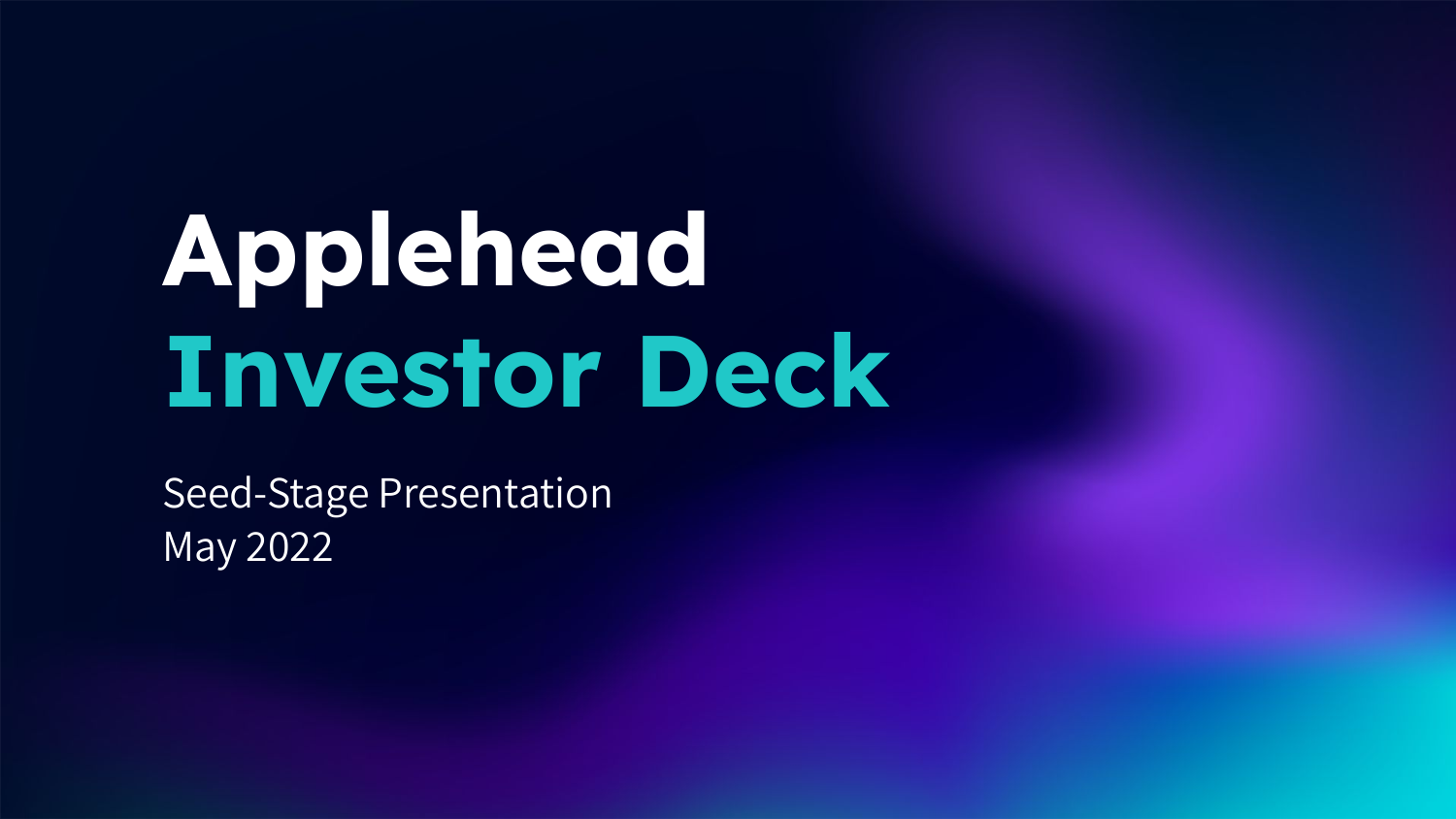## **Applehead Play-To-Earn Crypto Community**

The World **1st Eco +** Cryptocurrency Backed by: Exotic Freedom Community long-term **Real-Estate & Technology IP investments**

> "It's Fun When You Know You are Rich!"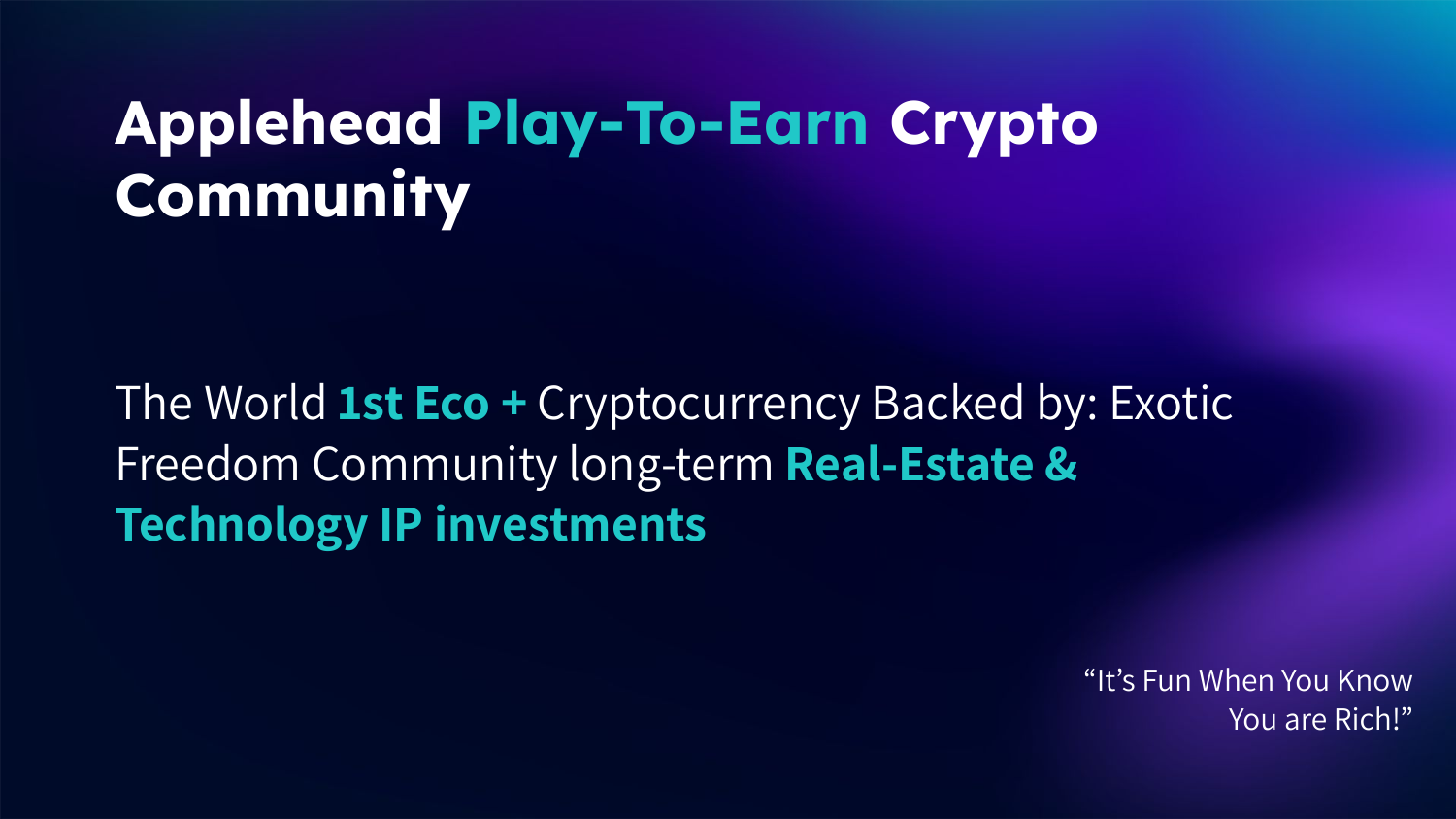## **This is how it works**

- 1. Get \$APHD Start investing for as little as 20 USD
- 1. Earn Money while playing the game right to access the game when you have 5000 \$APHD in your wallet
- 1. Enjoy watching the Currency gaining value and making you more rich every day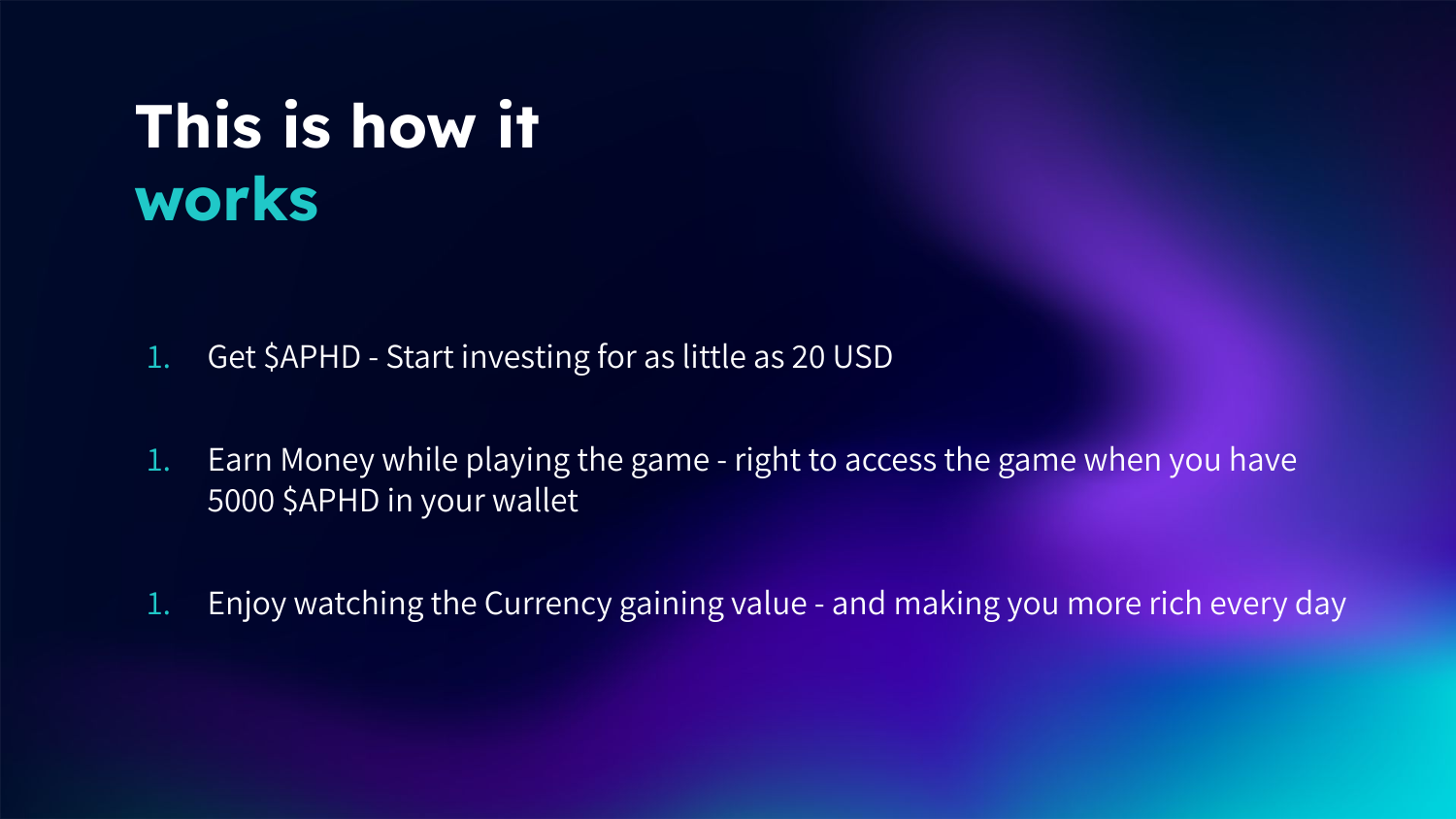**Young Market**

Perfect Timing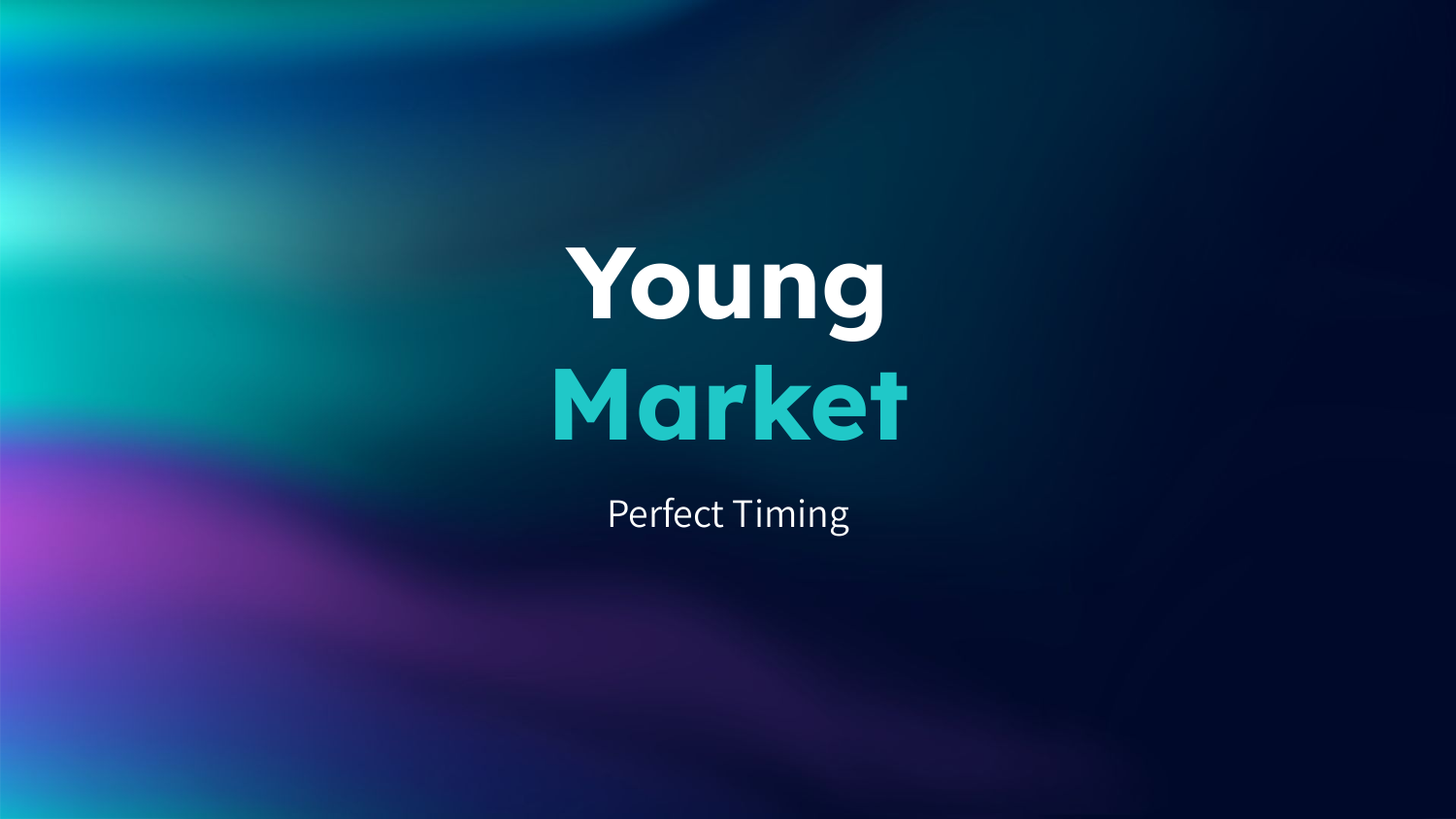## \$15,900,000,000

Play-to earn Total Market CAP (top3 Axie Infinity \$5B, Mana \$4B, The Sandbox \$2.8B)

# \$137,400,000,000

DeFi Total Market CAP Biggest Player Metaverse \$23.1B

# \$33,000,000,00

NFT Total Market CAP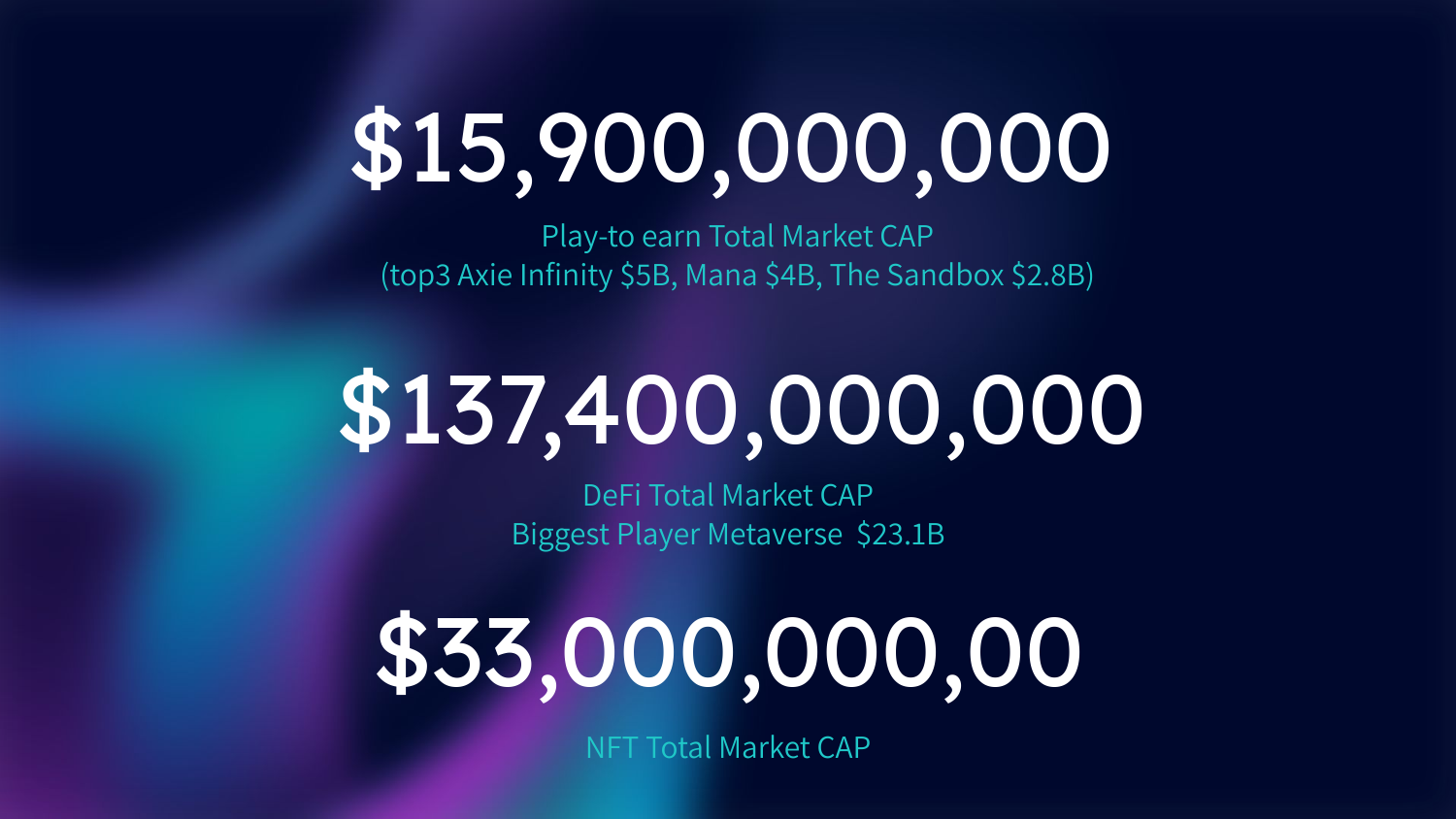# 2,900,000,000

Total players outside blockchain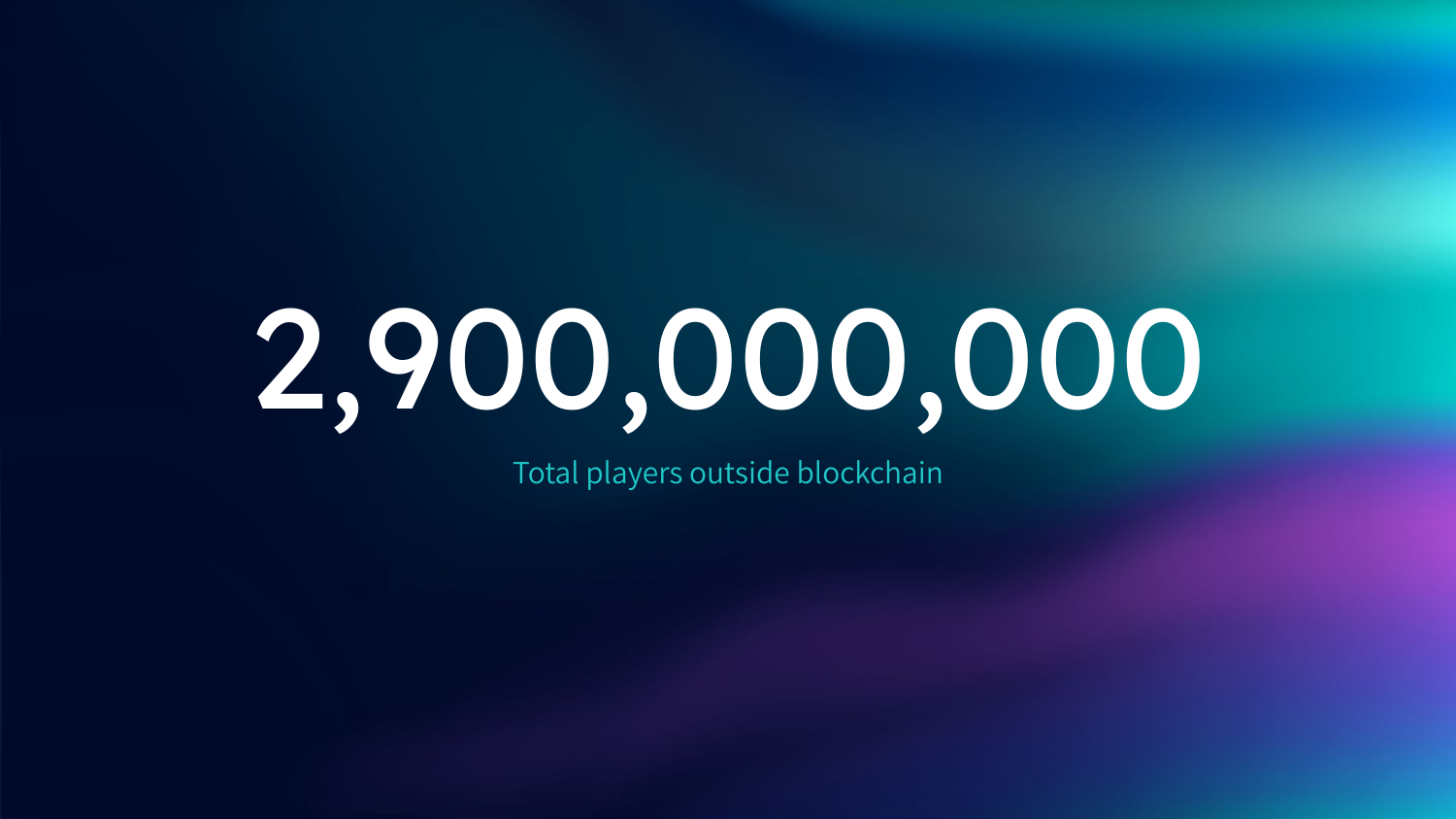### **Applehead pre-Seed track record**



Smart Contracts Testing and Creation







Gained community of 4000 people



Holder Base 80 micro-investors Raised to date 53 000 USD

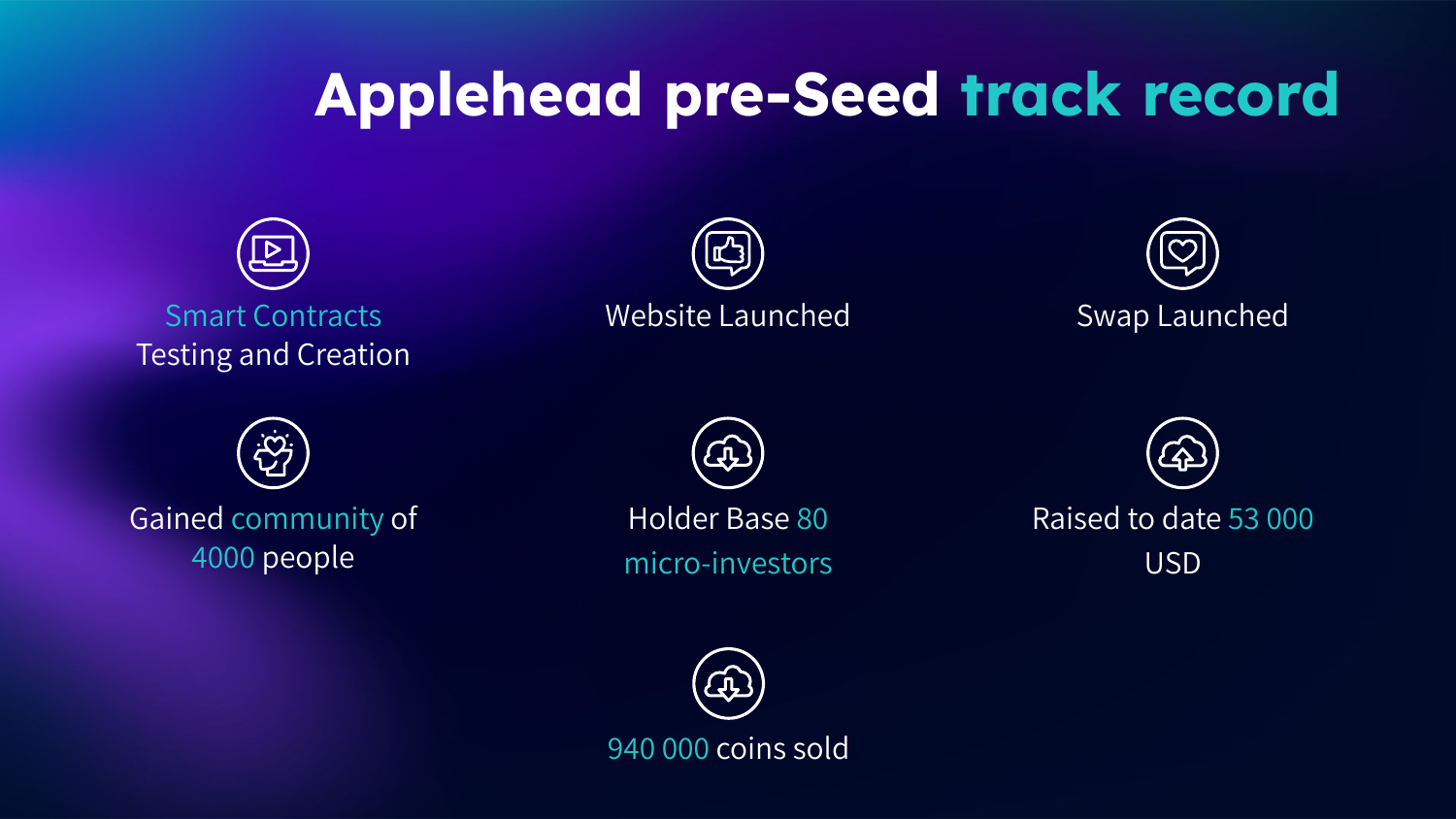## **Day-to-day KPI's**

Numbers of people at Holder Base Average Size of portfolio Members Acquisition Cost

#### **Applehead Investor Deck**

Seed-Stage Presentation April 2022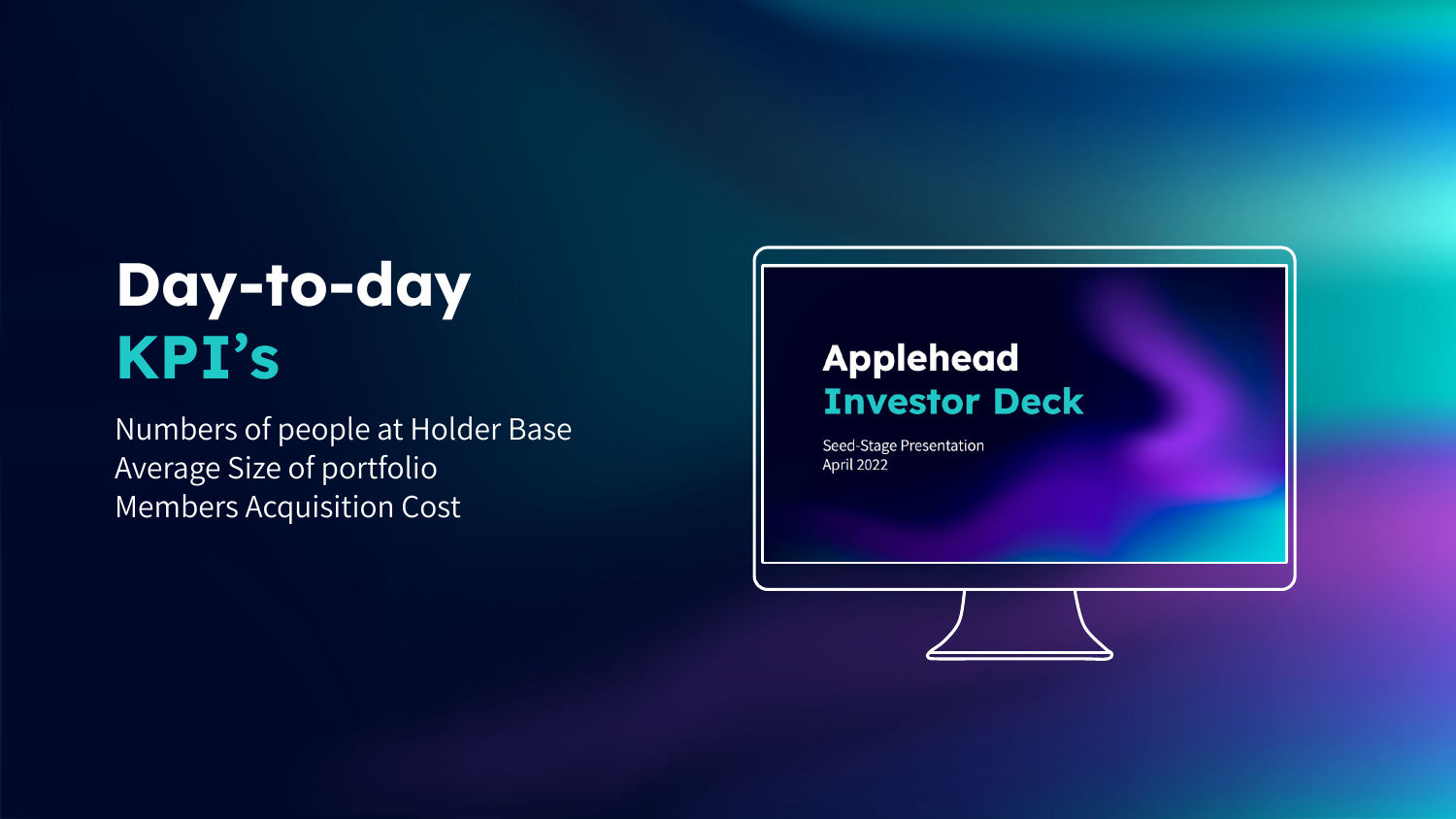

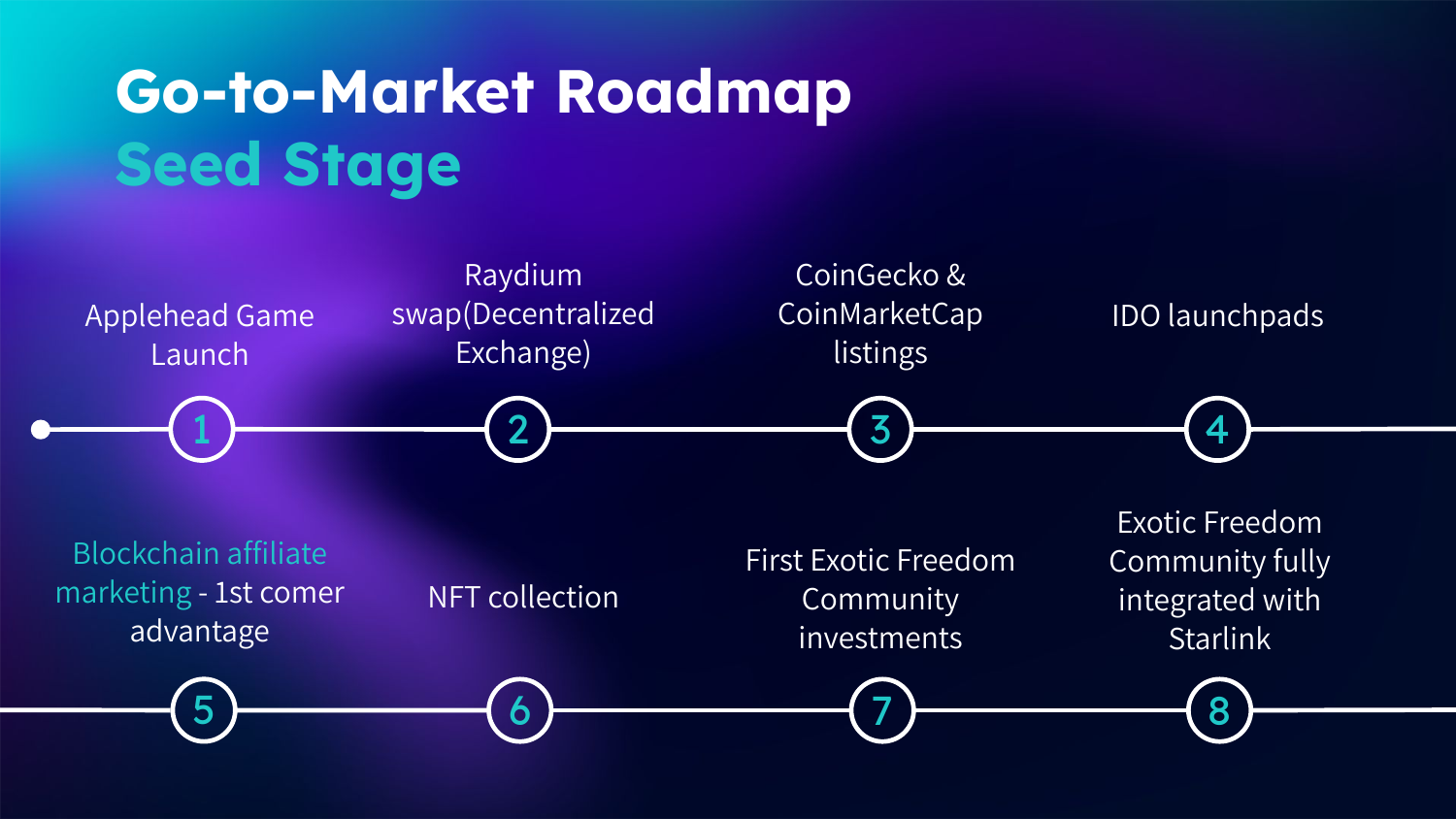## **Go-to-Market Roadmap Growth Stage**

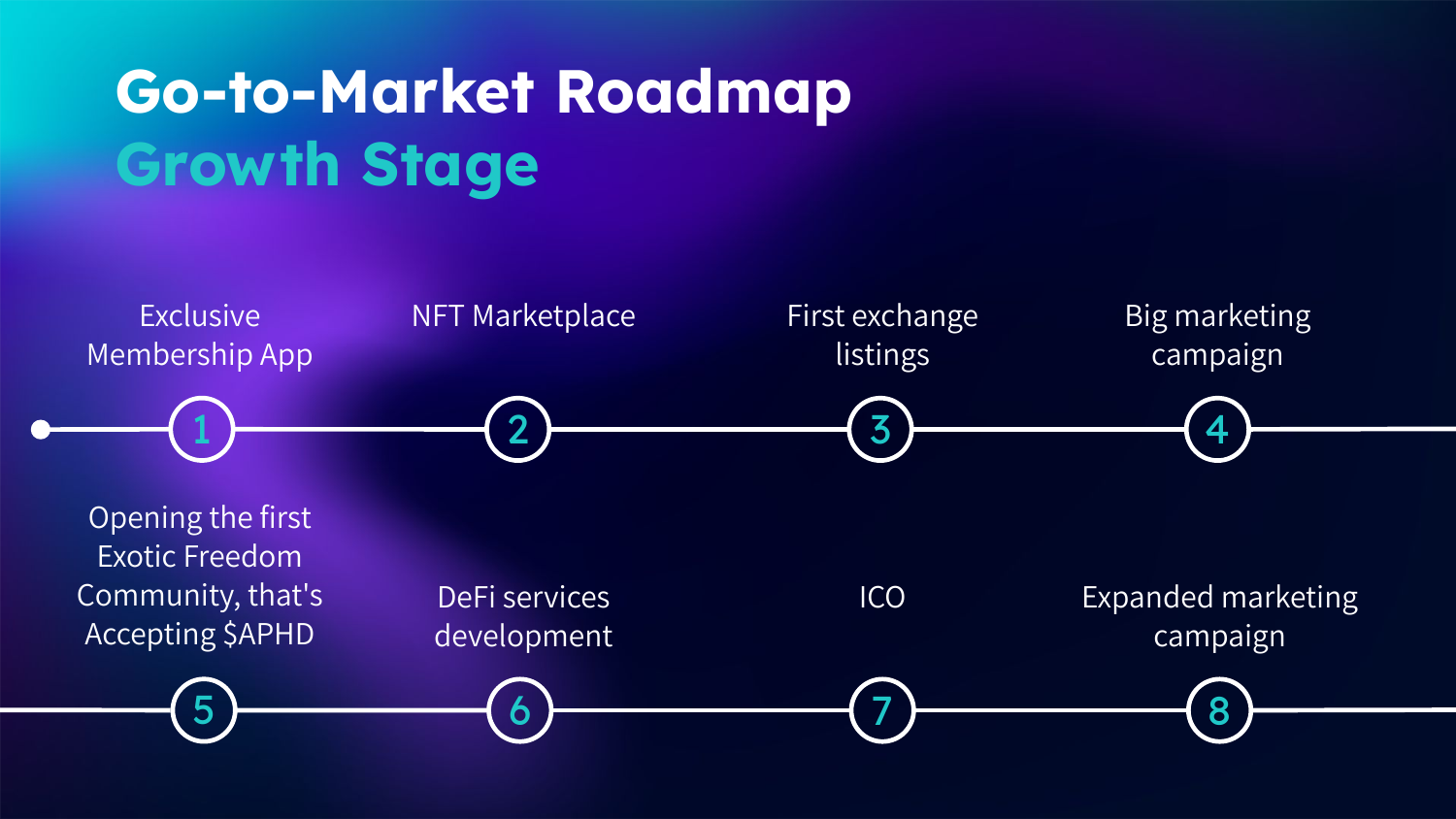## **Applehead Affiliate Programs**

- Automating the investor on-boarding
- First comer advantage
- Start earning commissions in minutes
- Using sales funnels and automated campaigns
- Commission tiers
- Landing page for all the marketers
- Building strong community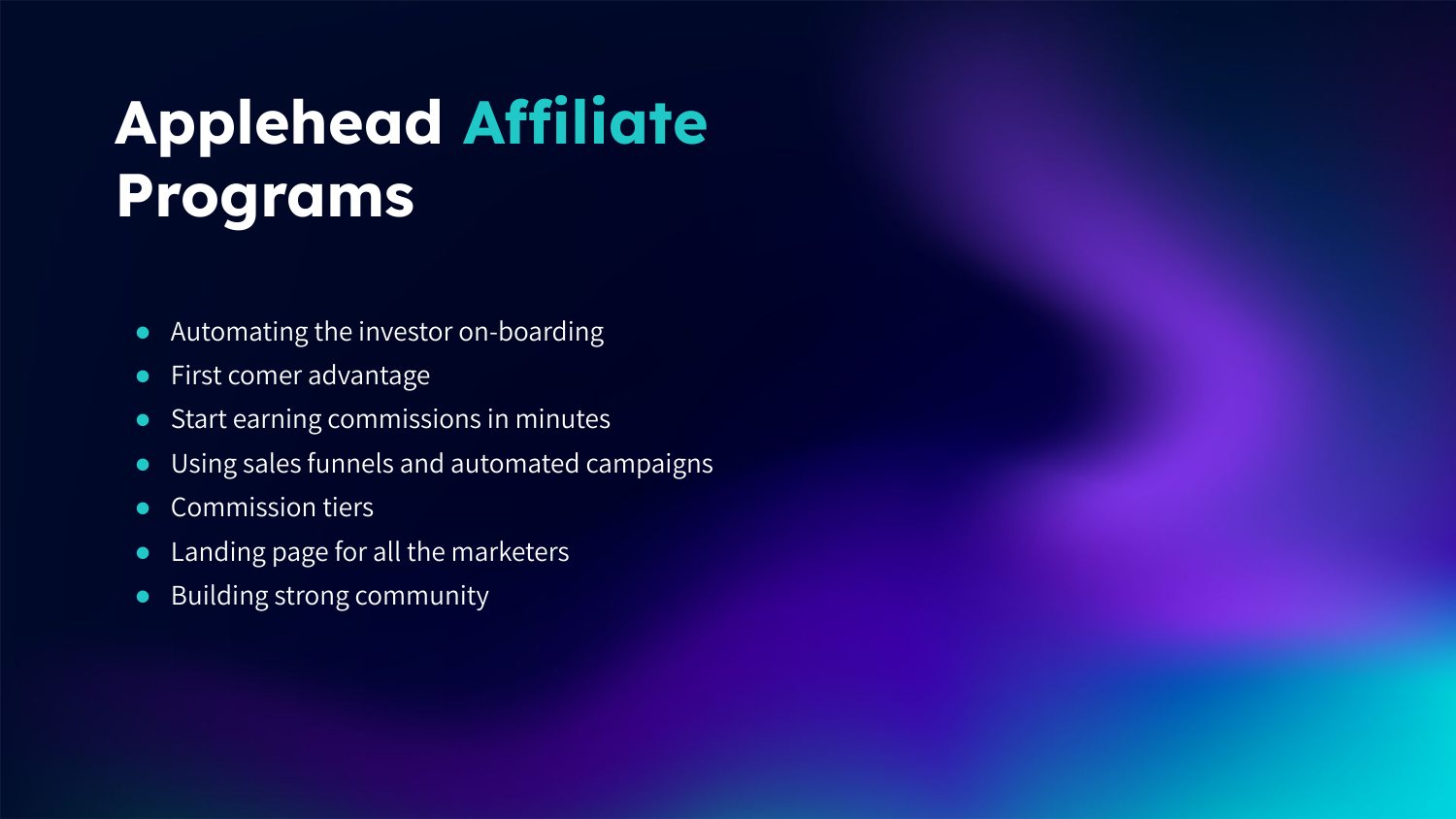

## **Why Now?**

#### Heading to all time Highest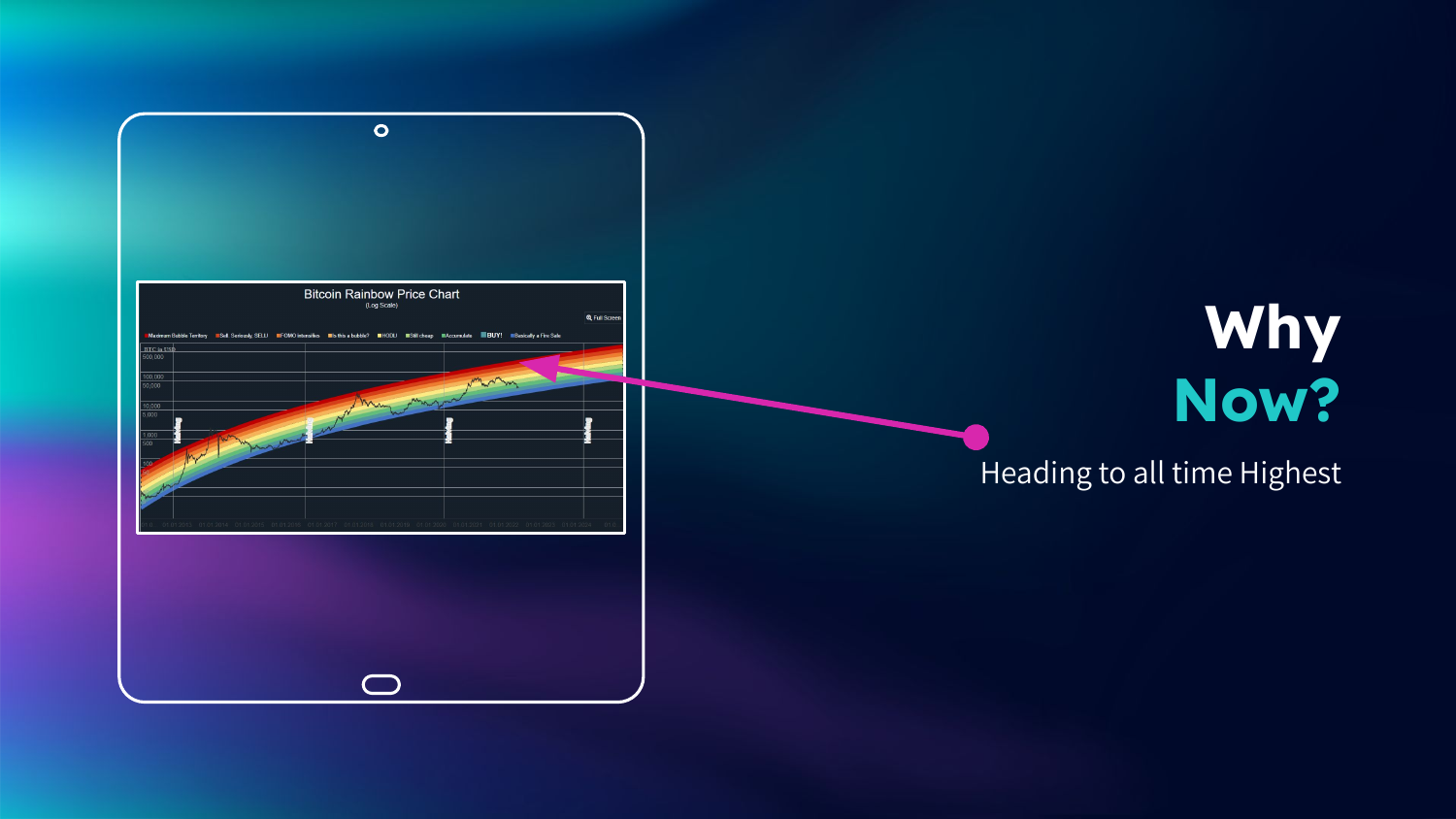## **Exotic Freedom Community**

**Building the Strong Foundation** Real-estate, eco + communities and IP

15% of Applehead Cryptocurrency is directly invested into exotic long-term real-estate and community projects. Delivering emerging technologies world-wide and building value to the currency.